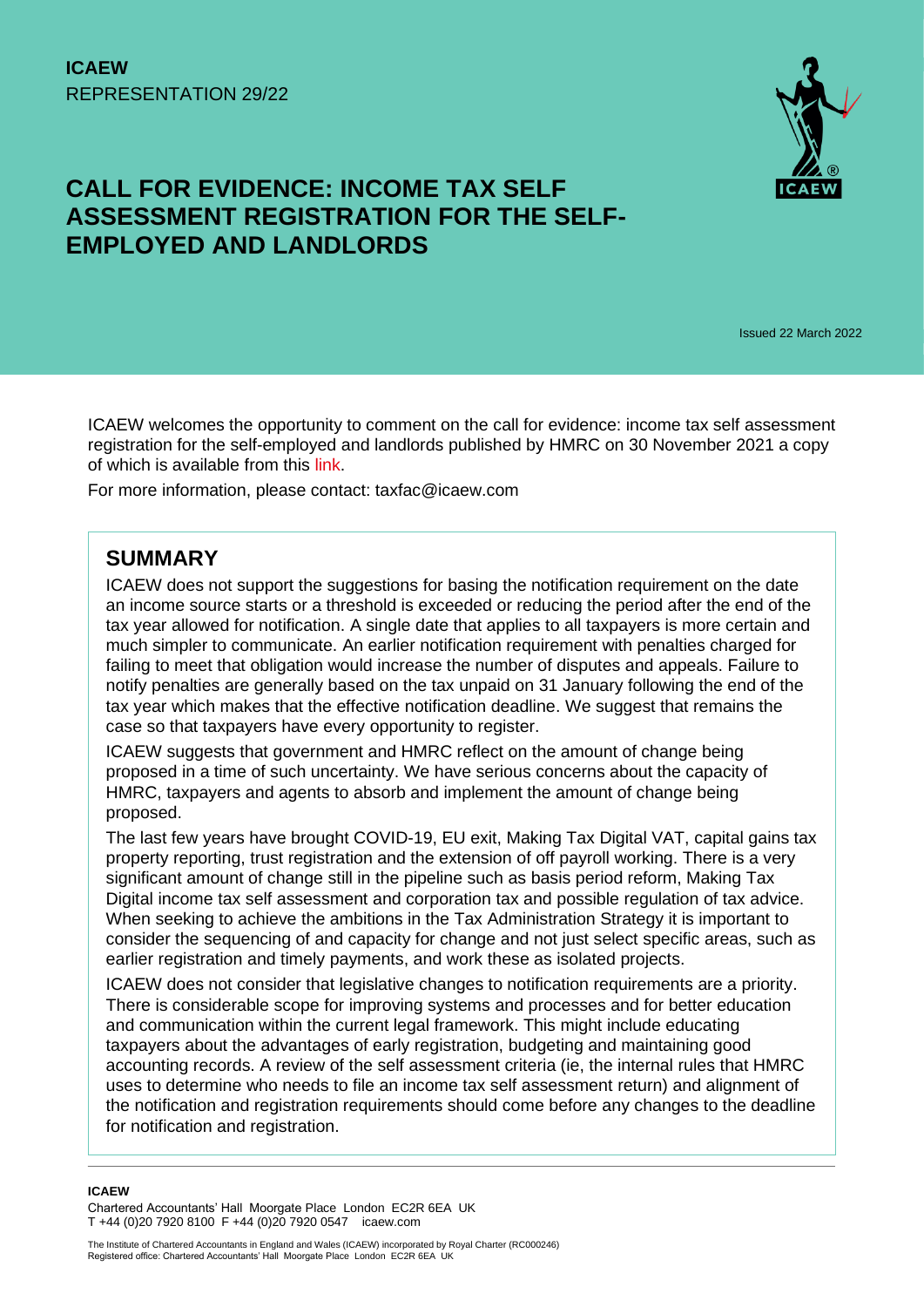This response of 22 March 2022 has been prepared by the ICAEW Tax Faculty. Internationally recognised as a source of expertise, the ICAEW Tax Faculty is a leading authority on taxation and is the voice of tax for ICAEW. It is responsible for making all submissions to the tax authorities on behalf of ICAEW, drawing upon the knowledge and experience of ICAEW's membership. The Tax Faculty's work is directly supported by over 130 active members, many of them well-known names in the tax world, who work across the complete spectrum of tax, both in practice and in business. ICAEW Tax Faculty's Ten Tenets for a Better Tax System, by which we benchmark the tax system and changes to it, are summarised in Appendix 1.

ICAEW is a world-leading professional body established under a Royal Charter to serve the public interest. In pursuit of its vision of a world of strong economies, ICAEW works with governments, regulators and businesses and it leads, connects, supports and regulates more than 157,800 chartered accountant members in over 147 countries. ICAEW members work in all types of private and public organisations, including public practice firms, and are trained to provide clarity and rigour and apply the highest professional, technical and ethical standards.

© ICAEW 2022

All rights reserved.

This document may be reproduced without specific permission, in whole or part, free of charge and in any format or medium, subject to the conditions that:

• it is appropriately attributed, replicated accurately and is not used in a misleading context;

• the source of the extract or document is acknowledged and the title and ICAEW reference number are quoted.

Where third-party copyright material has been identified application for permission must be made to the copyright holder.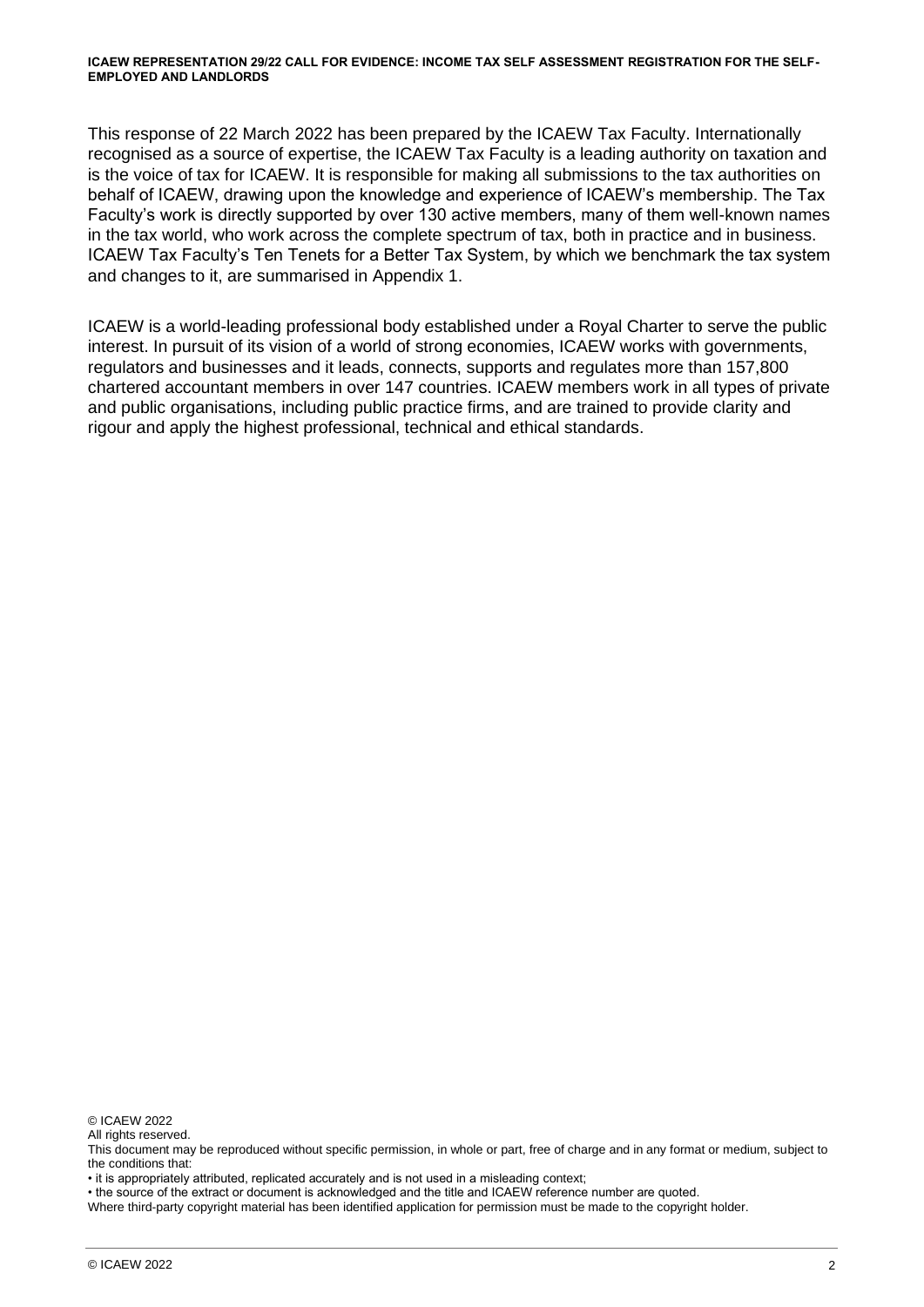### **KEY POINTS**

- 1. The call for evidence considers only notification and registration for the self-employed and landlords. It is much too narrowly drawn and should at a minimum consider all individuals who are required to register for self assessment, as well as partnerships.
- 2. The issues around notification and registration for self assessment are much broader than set out in the call for evidence. The first priority should be to consider the self assessment criteria (ie, the internal rules that HMRC uses to determine who needs to file an income tax self assessment return as opposed to those who can have their income tax liability finalised within the PAYE system or through simple assessment). This needs to be addressed before the obligations and processes for registration are considered.
- 3. Within the narrow scope of the call for evidence, ICAEW does not support the suggestions of basing the notification requirement on the date an income source starts or a threshold is exceeded or reducing the period after the end of the tax year for notification. The date on which an income source starts, or a threshold is exceeded, is too uncertain and notification based on an uncertain date is likely to give rise to disputes between taxpayers and HMRC if there is an associated penalty regime. A date that applies to all taxpayers is more certain and much simpler to communicate. Reducing the period for notification also has the potential to increase the number of disputes and appeals.
- 4. As failure to notify penalties are generally based on the tax unpaid on 31 January following the end of the tax year that is the effective notification deadline. The publicity around the self assessment deadline is extremely useful in prompting taxpayers to notify HMRC by registering for self assessment.
- 5. There is considerable scope, within the current legislative framework, for HMRC to improve the processes around registration, including registrations by agents. Significant improvements could also be achieved by better education and communication, focused on good record keeping and budgeting from when the income source starts.
- 6. If changes are to be made to legislation, consideration should be given to aligning the legal requirement to notify with the requirement to register for self assessment and complete a tax return.
- 7. It is not clear what the problem is that HMRC is trying to solve. The call for evidence suggests that HMRC considers that a requirement to notify new income streams might somehow deter taxpayers who do not include all their income on their tax return. In our view, such a requirement would do nothing to tackle this type of tax evasion. A requirement to notify a new stream of income that does not amount to a separate trade would cause considerable confusion.
- 8. HMRC's objective should be to ensure that taxpayers file returns and pay the tax due by the normal statutory deadline that applies for filing and payment. The deadline for notification, however determined, is considerably less important.

## **ANSWERS TO SPECIFIC QUESTIONS**

#### *Question 1 How simple and well understood are the current legislation and processes for notifying liability and registering for ITSA? What are the benefits and/or drawbacks of the current system?*

- 9. The current legislation and processes for notifying liability and registering for self assessment are not well understood.
- 10. Most taxpayers are unaware of the current deadline for notifying HMRC which is six months after the end of the relevant tax year. However, most are aware of the 31 January self assessment filing deadline and are prompted to act by awareness of that deadline and the significant amount of associated publicity including in the general media.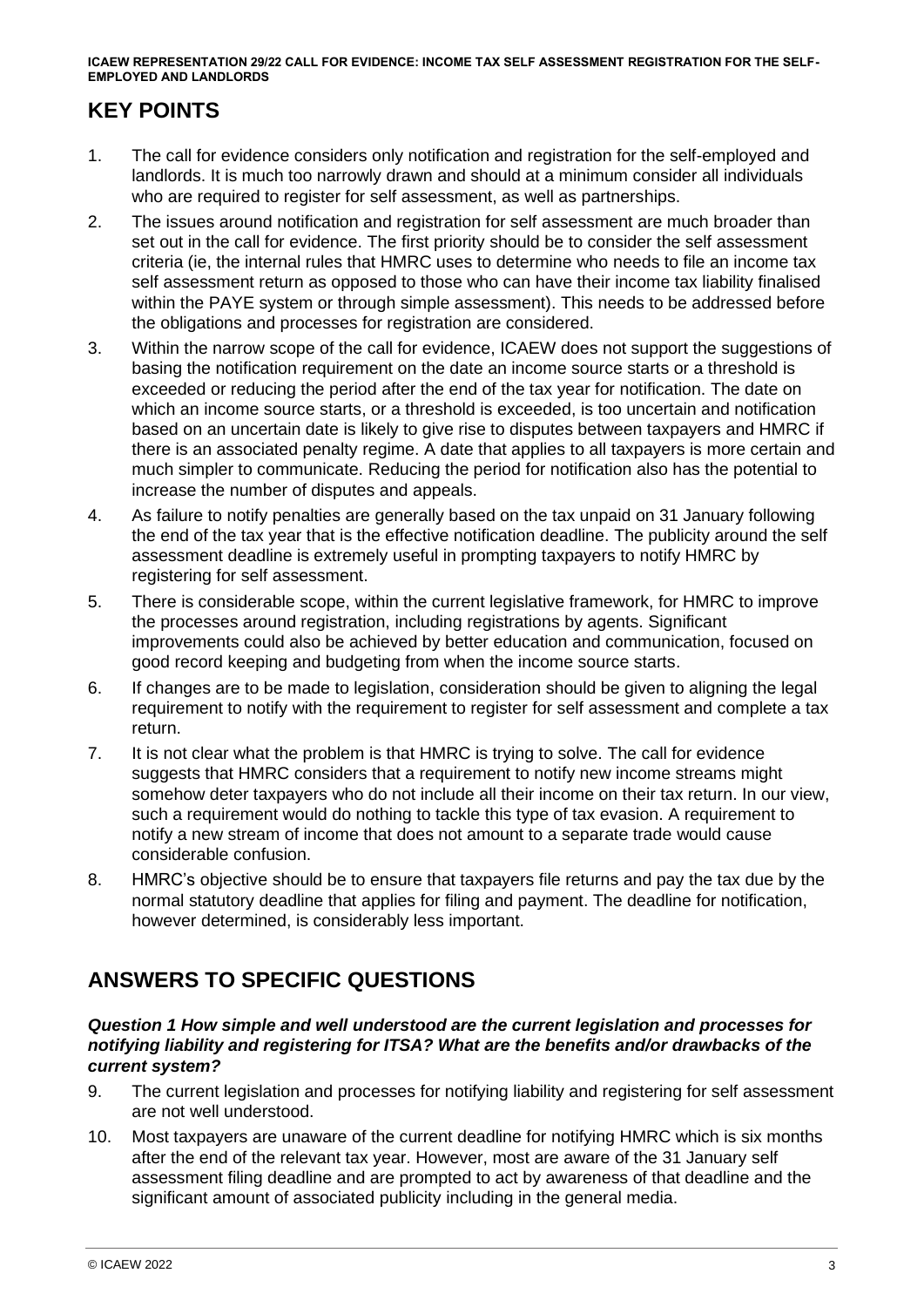- 11. Many taxpayers who need to notify HMRC seek advice in the run up to the 31 January self assessment deadline and are successfully brought into self assessment by their agent or register themselves. In practice, 31 January following the end of the tax year is the 'real' deadline in that HMRC does not generally seek to charge failure to notify penalties if the tax due is paid by that date. The trigger date for late filing penalties is based on the date the notice to file was issued and the due date for late payment penalty purposes is also derived from when the notice to file was issued so these are not charged in late notification cases.
- 12. Taxpayers already in self assessment will generally believe that it is sufficient to report the new income source on a self assessment tax return. This accords with the tax legislation but the call for evidence ignores the fact that all new self-employments must be notified to HMRC for national insurance purposes even if a notice to file has been issued.
- 13. The current rules act as an encouragement to taxpayers to bring their affairs up to date by the 31 January deadline and reduce the likelihood of an early interaction with HMRC and the self assessment system being the charging of a penalty for late notification. The government and HMRC should be very wary about changing the system in a way that, due to concerns about penalties, might deter taxpayers from seeking advice and entering the system.
- 14. Despite the lack of understanding of the notification deadline, HMRC's own figures suggest that almost 70% of new registrations with trading income are already made within the tax year in which trading commences. This supports the view that most taxpayers are aware that they have tax obligations associated with a new trade and notify HMRC reasonably promptly. Those that don't do so probably fit into three categories:
	- 1. Those that are not clear about their obligations. Examples include:
		- a) where there is uncertainty about whether there is a trade and exactly when that trade started, especially where it develops from a hobby;
		- b) where there is uncertainty about their employment status (ie, the engager providing the work does not always make this clear);
		- c) 'accidental' landlords (eg, where someone moves to another part of the country for work and lets the property they own and rents near their place of work) as they may not understand that they have taxable income to report. Others may not understand that in arriving at taxable income they cannot deduct the whole of their mortgage payments and may incorrectly believe that they do not have taxable income to report; and
		- d) where there is confusion about HMRC's criteria for requiring a self assessment tax return including the complexity of trading and property allowances and rent a room relief.
	- 2. Some taxpayers struggle with the registration process itself. For example, some taxpayers find themselves unable to set up a government gateway user ID because they do not have the very limited types of identification required to do so. In other cases, they may be unable to register because they have not yet obtained a national insurance number. A national insurance number is required to notify and register a selfemployment. Those newly arrived in the UK or who have not previously been entitled to a national insurance number will need to go through the application process which sometimes includes a face-to-face interview with the Department of Work and Pensions. The processes could be improved significantly; HMRC should consider a single notification process as part of its work on a single customer record and single customer account and replacing the current CWF1/SA1 online processes.
	- 3. Some taxpayers may make an active decision not to notify HMRC. The thinking behind the 'Ryan' persona mentioned in the call for evidence is flawed. The persona describes an individual who is evading tax and is doing so consciously despite having signed the declaration on the self assessment tax return. If the agent were aware of the evasion they would be required to submit a suspicious activity report and to disengage the client. A statutory requirement to notify HMRC of a new income stream (which may or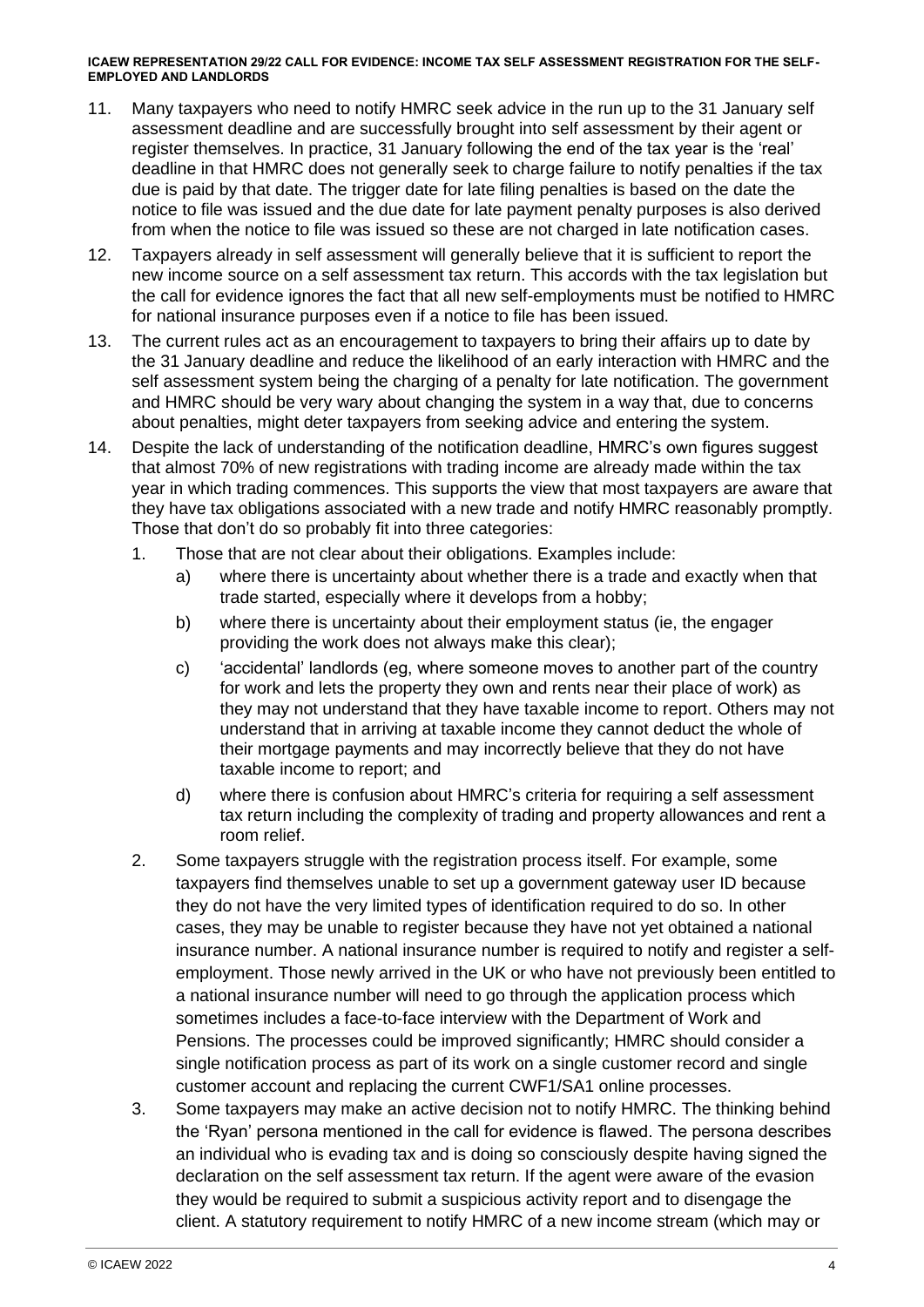may not form part of an existing trade) is unlikely to persuade such an individual to be compliant. Such a requirement would be a huge administrative burden for HMRC and taxpayers and would probably be unenforceable in practice.

- 15. Agents are generally aware of the notification deadline and that penalties are not, in practice, charged if the tax due is paid by 31 January following the end of the tax year. However, even some agents are not always fully aware of the detail of the legislation and the distinction between notification as required by the legislation and registering for self assessment which is the way that HMRC expects most taxpayers to comply with the notification requirement.
- 16. Considerable confusion is created by the fact that the notification requirement and the rather arbitrary criteria that HMRC uses to determine whether a self assessment tax return is required (which are not supported by legislation) are not aligned. For example:
	- There are circumstances in which there is a notification requirement and tax may be due but the self assessment criteria are not met. These include investment income of less than £10,000 and income from property where the net income is less than £2,500 and gross income is less than £10,000. There is little or no guidance on gov.uk about what taxpayers in this situation should do and no online notification process. HMRC expects taxpayers who do not meet the self assessment criteria to notify, we understand by phone or in writing, and then attempts to collect the tax due by amending PAYE codes. The process becomes even more confusing where it is not possible for HMRC to collect the tax due through a tax code. In such cases, HMRC generally reverts to issuing a notice to file a self assessment tax return to collect the tax due. Further adding to the complexity is the fact HMRC uses data from banks and building societies to pre-populate interest in tax codes and P800/PA302 income tax calculations and in practice does not require notification where this data feed satisfies the notification requirement. Even less well understood is the need for taxpayers to update HMRC annually if the amount of income on which tax is being collected through PAYE changes.
		- In other situations, HMRC requires a self assessment tax return where no tax or national insurance contributions are due. For example, where a taxpayer has income from self-employment which is less that the small profits threshold for class 2 national insurance contributions and total income is below the personal allowance threshold, a return is required even though there is no liability. There is some rationale for this as it alerts HMRC to the existence of the trade and allows HMRC the opportunity to enquire into the reported figures. However, the legislation only requires notification where tax is due.
	- The self assessment system is also used to deal with other situations which are largely created by the limitations of the national insurance and PAYE system (NPS) and the lack of investment in simple assessment. For example, tax returns are required where income is more than £100,000 (ICAEW understands that is because NPS cannot deal adequately with abating personal allowances), claims for employment expenses of more than £2,500 can only be made on a tax return and higher rate relief on gift aid and pension contributions is generally only available via a tax return. (Higher rate relief on gift aid and pension contributions is sometimes given through PAYE codes but in most cases the figures are likely to be out of date). The legislation does not include a requirement to notify in these cases. The self assessment system is also used to collect the high income child benefit charge where lack of awareness of the need to notify has been a significant problem.
- 17. Some of the poorest experiences of individual taxpayers are a result of HMRC having two different systems in which income tax liabilities are finalised (NPS for those in PAYE only and CESA for those in self assessment income tax). These two systems are not properly joined up. A relatively minor change in circumstances can cause people to be moved between these two processes from year to year, often resulting in duplicate (and different) income tax calculations from the two systems. Other problems arise due to the disconnect between the two systems, such as class 2 national insurance contributions not being charged and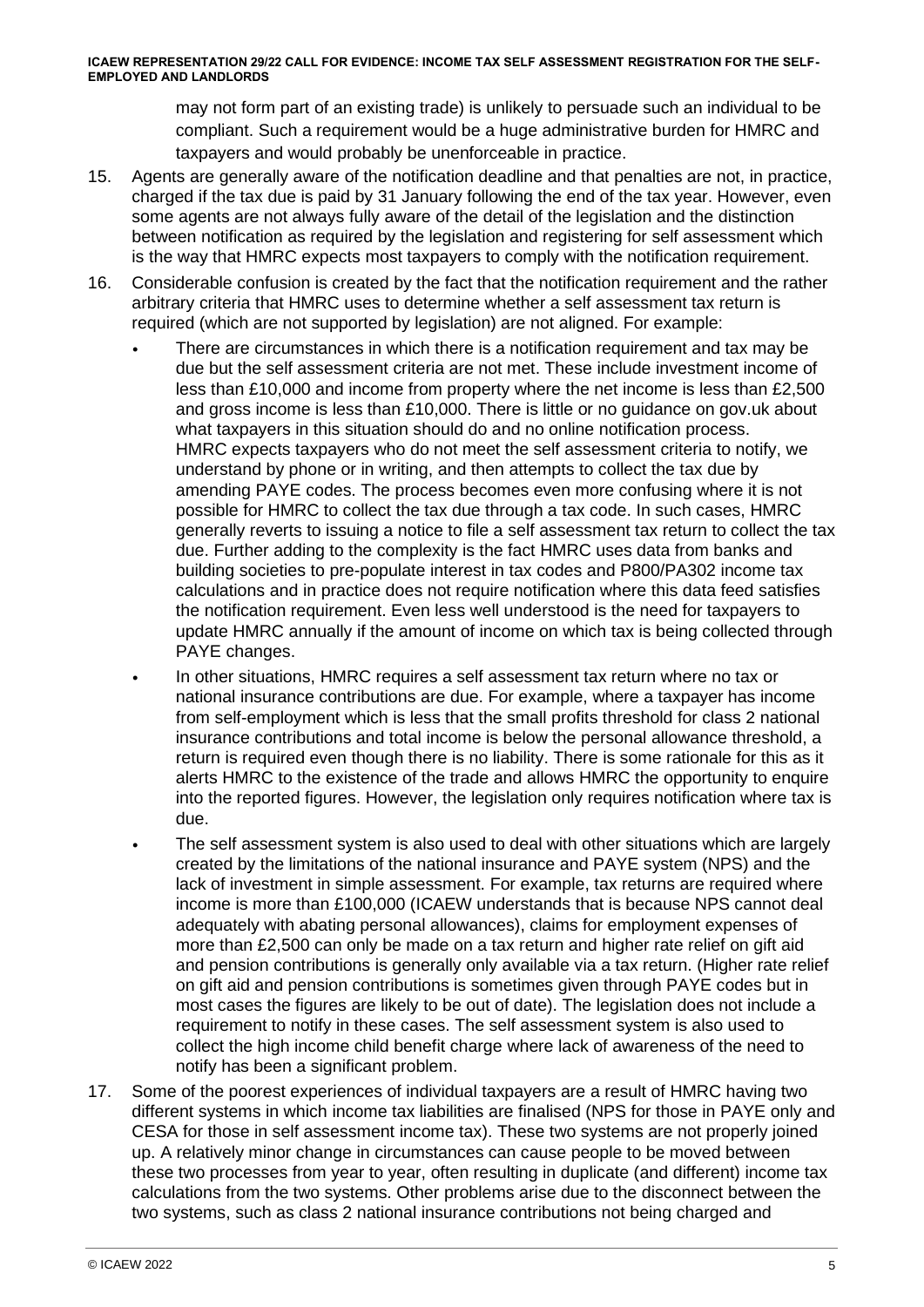processing issues relating to transferrable marriage allowance. Most agents make sure that clients stay in self assessment as it generally provides a better experience of finalising income tax liabilities than NPS.

#### *Question 2 – If you have experienced registration processes across different UK taxes or internationally please tell us more about how they compare. What works well and what could be better?*

18. We do not have comments on the registration processes across different UK taxes or internationally.

### *Question 3 - What are your experiences of closing an ITSA record of self-employment or property income? Is it easy to understand and complete?*

- 19. The main problem with closing ITSA records of self-employment is the taxpayer often being unaware of the need to notify HMRC that a self-employment income source has ceased. They may have disengaged their agent by this time so no longer have their support. They may expect that HMRC will somehow be aware of their change of circumstances (for example, taxpayers who move from self-employment to employment may incorrectly assume that the start of the employment would trigger the cessation of the self-employment in HMRC's systems, the same can apply to those that move from self-employment to benefits).
- 20. There is an option on the self-employment pages to notify a cessation date, but this does not always seem to trigger a cessation, particularly in NPS. The [guidance](https://www.gov.uk/stop-being-self-employed) has been improved but the online form is an outdated style of form (structured email/'KANA') with an associated poor user experience. The guidance does not make it clear that agents can use their credentials to submit a form on behalf of a client (the form was put behind government gateway credentials towards the end of 2021 to address a security issue).
- 21. Cessations of income from property are less of a problem as they can be notified by checking a box on the last tax return with income from property. However, some taxpayers may omit to check this box and checking the box does not always seem to prevent a tax return being issued, particularly where the return is filed close to or after the self assessment deadline when HMRC has already pulled the list of taxpayers who will be issued with a notice to file for the current tax year.
- 22. Another common problem is HMRC incorrectly closing self assessment records having misunderstood the taxpayer's circumstances or being unaware of a reason why tax returns are still required. This results in unnecessary contact to reregister or the filing of a voluntary return.

### *Question 4 – What difficulties do taxpayers new to ITSA face in complying with their obligation to notify liability? What are the causes of these issues?*

- 23. The difficulties include those already mentioned in response to question 1 including:
	- (a) Situations where there is uncertainty about exactly when a trade started, especially where it develops from a hobby. In some cases, it may not be clear whether there is a trade at all.
	- (b) Situations where there is uncertainty about employment status. Some engagers providing work do not make the status clear; they may make vague statements such as "we'll look after your tax" and it is only later when no payslip is provided that the taxpayer understands that the engager is treating them as self-employed, correctly or otherwise. Some engagers pay through intermediaries, but the arrangement is one of self-employment combined with informal tax withholding and a tax return service.
	- (c) 'Accidental' landlords (eg, where someone moves to another part of the country for work and lets the property they own and rents near their place of work) may not understand that they have taxable income to report. Others may not understand that in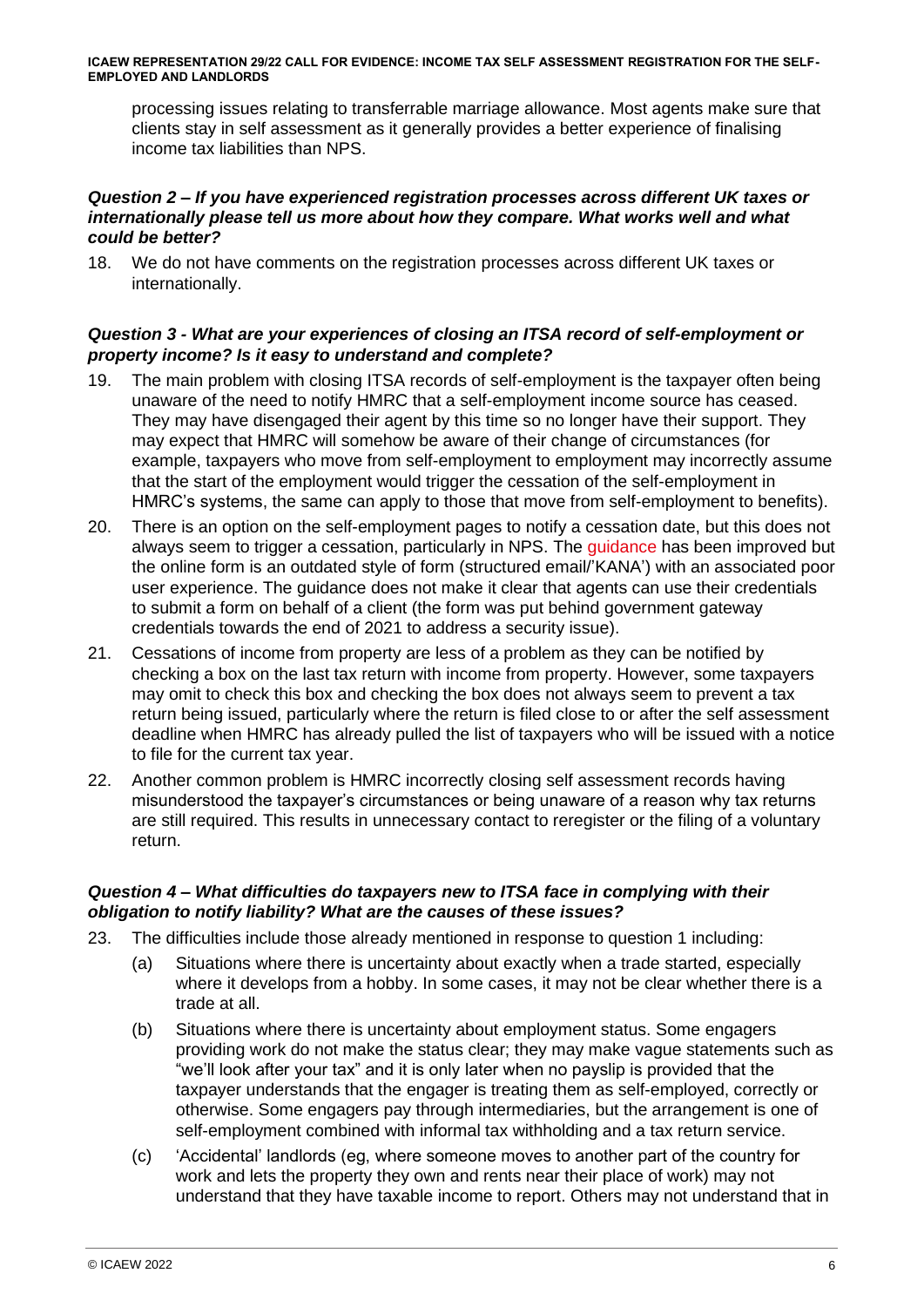arriving at taxable income they cannot deduct the whole of their mortgage payments and may incorrectly believe that they do not have taxable income to report.

- (d) Confusion about HMRC's criteria for requiring a self assessment tax return, including the complexity of trading and property allowances and rent a room relief.
- (e) Struggles with the registration process itself. For example, some taxpayers find themselves unable to set up a government gateway user ID because they do not have the very limited types of identification required to do so. In other cases, they may be unable to register because they have not yet obtained a national insurance number. A national insurance number is required to notify and register a self-employment. Those newly arrived in the UK or who have not previously

been entitled to a national insurance number will need to go through the application process which sometimes includes a face-to-face interview with the Department of Work and Pensions.

Internationally mobile employees experience difficulties as they have two deal with two different processes, one to obtain a national insurance number and another to obtain a unique taxpayer reference. A unified process would be of benefit.

Taxpayers based overseas experience delays with correspondence being posted overseas including authentication codes that often expire before they are received. The processes for registration could be improved significantly; HMRC should consider a single notification/registration process as part of the work on a single customer record and single customer account and replacing the current CWF1/SA1 online processes which are outdated.

- (f) The call for evidence does not mention the challenges faced by those who are not digitally enabled and/or digitally confident. Although HMRC's online offering has been improving over time, those that don't have access to the internet or chose not to use it or who struggle with technology also need to comply with their obligations and need to have a channel for doing so. HMRC must provide an equally good service to such taxpayers.
- (g) HMRC often has a considerable backlog of unprocessed self assessment registrations leading to delays in issuing unique taxpayer references (UTRs). This problem was particularly acute in 2021. ICAEW understands that some of this delay arises because HMRC has introduced additional checks to prevent fraudulent registrations and subsequent claims for repayments.
- 24. There are some specific challenges that relate to registrations made by agents:
	- (a) Agents do not have access to the online forms to register partnerships.
	- (b) Agents and their clients would welcome a process that combines registration with appointing an agent.

If the registration is for self-employment (CWF1) the agent (even if not yet authorised) can apply online through the agent portal; the UTR is then sent to the taxpayer and only then can the authorisation process be started. The online process is similar for a registration via an SA1 although the form is not available directly from the agent portal. Agents do not receive acknowledgements of these online applications, so can be left wondering whether the application has been successfully submitted and received by HMRC and cannot track the applications online. Agents and taxpayers can phone HMRC to check on the status of an application but where the taxpayer does not have a national insurance number HMRC is unable to trace the application. To expedite matters and combine registration and agent authorisation, many agents opt for a paper CWF1 or SA1 and send the paper form attached to a paper 64-8 authorising the agent. This can cause issues with processing as the forms are

separated and sent to different processing teams within HMRC, with the team that processes the 64-8 being unable to process it until the self assessment registration has been processed and the UTR issued.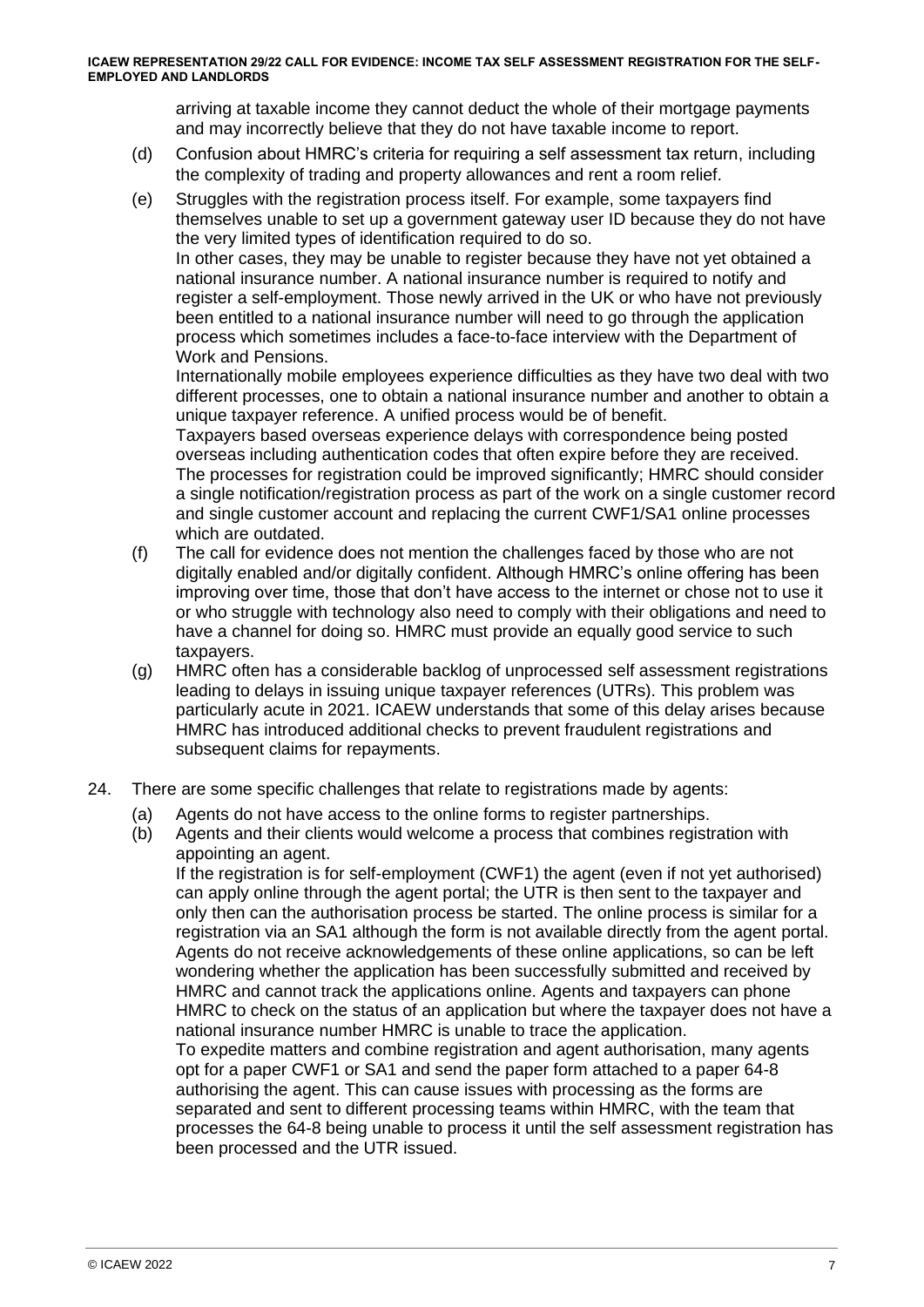#### *Question 5 – How do customers new to self-employment or property income learn about the ITSA registration process and associated tax obligations? What are the issues with this?*

- 25. In general, the system relies on a taxpayer having a sense that they will have tax obligations associated with a new source of income and then seeking advice (online or in person) from a tax agent, HMRC or an organisation such as a trade body, intermediary or other third-party. The key is the taxpayer 'knowing that they need to do something' and then seeking advice from a reliable source. Friends and family will often prompt taxpayers to seek advice but are not usually a reliable source of specific advice. The publicity surrounding the self assessment deadline is important in prompting taxpayers to seek advice.
- 26. A digital information pack for those starting to receive income from self-employment or property, equivalent to the paper version that HMRC used to issue, would be helpful. We envisage this as a one-stop shop summary where the taxpayer can learn about key obligations and deadlines, record keeping including software options, rules for deductible expenses, trading and property allowances, budgeting, HMRC contact phone numbers (with opening hours) and information on appointing a reputable agent for those that choose to.

#### *Question 6– What challenges do taxpayers experience as a result of the delay between a business starting and the deadline for notification?*

- 27. Overall, the delay does not cause problems.
- 28. The biggest challenge that a taxpayer may experience is often an unexpectedly high first tax and national insurance bill. This is usually because they are unprepared for it including the first payment on account for the current tax year as well as the balancing payment for the previous tax year (having not made payments on account). It may simply be that they have not been able to budget accurately for the first tax bill.
- 29. When they start receiving income from self-employment or property, some taxpayers may not fully appreciate the importance of good record keeping.
- 30. However, notifying HMRC does not currently trigger support with record keeping or budgeting (the information provided by HMRC generally focuses on filing and payment deadlines rather than record keeping). Earlier notification on its own would not address these challenges.
- 31. Represented taxpayers will be offered advice on record keeping and budgeting for their first tax bill; this is unconnected to the timing of notification.
- 32. The example in the call for evidence (paragraph 2.3) which states: *"An individual who starts self-employment on 5 April 2020 needs to tell HMRC by 5 October 2020 (6 months). By contrast, an individual who starts self-employment one day later, on 6 April 2020, does not have to tell HMRC until 5 October 2021 (18 months)*." while true is unlikely to reflect reality. Most individuals who start trading on 5 April (or shortly before that) will not need to notify for the tax year ending on that date, due to the availability of the trading allowance.

#### *Question 7 – Are taxpayers clear on what trading is, and when they started or stopped trading? What factors about trading make it difficult to decide whether or not to register?*

- 33. The rules (including the badges of trade and case law) which determine whether there is a trade, when it starts, and when it stops are not straightforward. In many cases it will be clear (or the precise date is not critical) but many other cases require judgement and specific advice rather than general guidance.
- 34. The thinking behind the 'Ryan' persona mentioned in the call for evidence is flawed. The persona describes an individual who is evading tax and is doing so consciously despite having signed the declaration on the self assessment tax return. If the agent were aware of the evasion they would be required to submit a suspicious activity report and to disengage the client. A statutory requirement to notify HMRC of a new income stream (which may or may not form part of an existing trade) is unlikely to persuade such an individual to be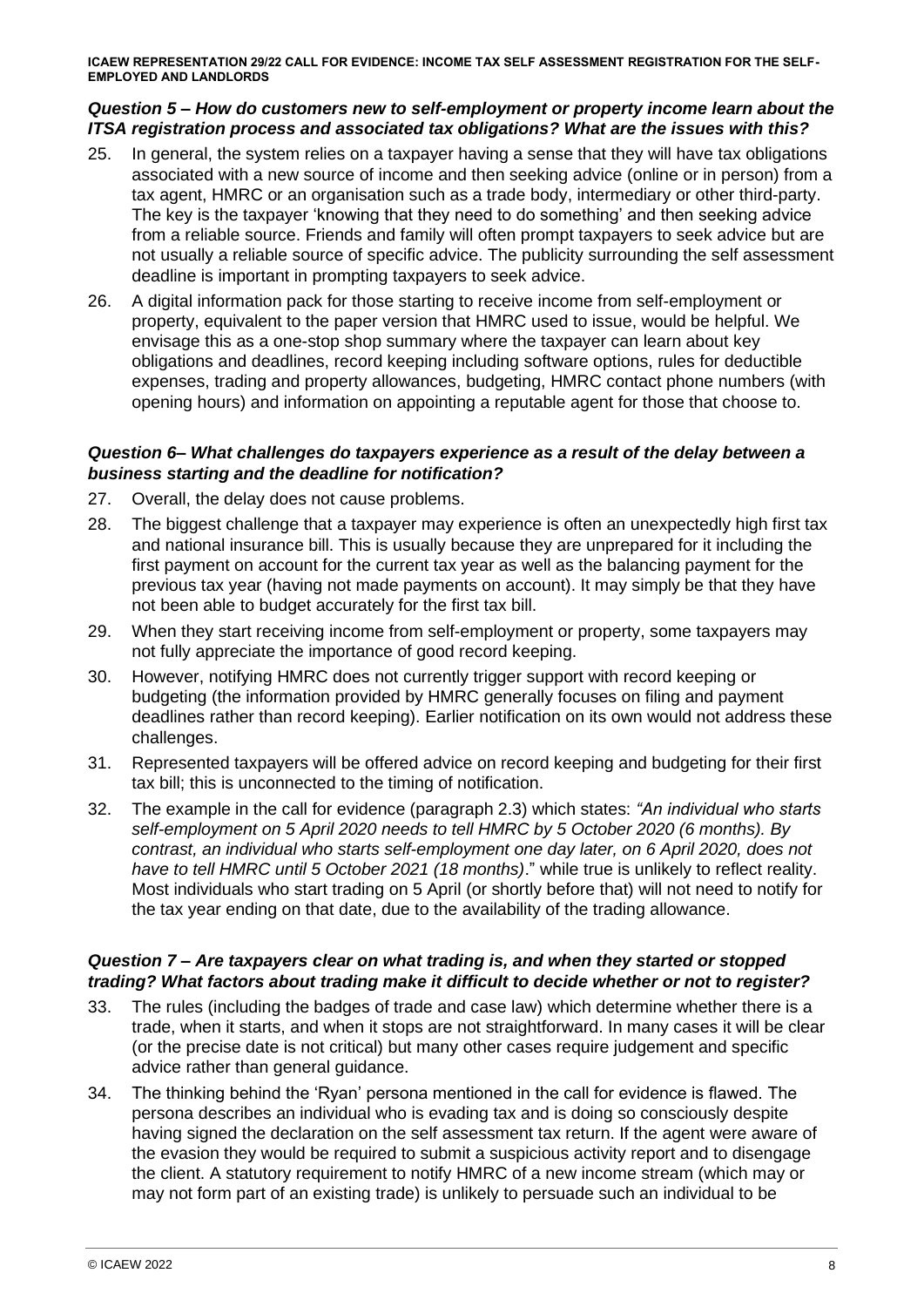compliant. Such a requirement would be a huge administrative burden for HMRC and taxpayers and would probably be unenforceable in practice.

#### *Question 8 - What are taxpayers' experiences of interacting with different government departments when starting self-employment?*

- 35. In many cases taxpayers do not interact with other government departments when starting self-employment.
- 36. The main exception is interaction with the Department of Work and Pensions (DWP) for those that have been, or will be, claiming universal credit or other state benefits. There may be an opportunity for coordination of the registration and reporting process for universal credit and tax (including aligning the different rules for the reporting of income).
- 37. While guidance and support may be sought from the Department for Business, Energy& Industrial Strategy (BEIS), most taxpayers would see that as distinct from HMRC and their tax obligations.
- 38. There may be a role for other government departments to signpost HMRC guidance, but we have not identified any benefit in a joined-up registration process (that could lead to the dead weight of registrations of businesses that never actually start trading).

#### *Question 9 – Do you agree that chapter 3 sets out the challenges presented by the current registration system? Are there others?*

- 39. The main challenge not mentioned is that HMRC's systems and processes do not work well. They allow a self-employment record to be set up in CESA without a matching record in NPS for national insurance. They also allow a self assessment record to be set up in CESA without putting a flag in NPS which can result in income tax calculations being issued by both systems. Some of this is timing related (the SA registration may be made after the NPS calculation has already been triggered) and some is a result of an unsolicited (voluntary) SA return being filed. The two systems need to be joined up properly to prevent these problems.
- 40. Other challenges with the processes are mentioned in our responses to questions 1 and 4 including uncertainty over employment status and difficulties obtaining national insurance numbers.

### *Question 10 – Are these the right options for changing the obligation? Which is better? Are there others?*

- 41. We do not agree that these options would address the risks mentioned and they could make matters worse.
- 42. An obligation to register which is based on the date an income source starts or a threshold is passed would be ill advised. For the reasons explained earlier in this response, those dates are too uncertain. There would be huge risk associated with such a requirement, including the possibility of discouraging registration and potentially creating an incentive to provide an incorrect start date. If there were penalties associated with the obligation it could lead to a significant increase in the number of disputes between taxpayers and agents, some of which might result in formal appeals which get to tribunal.
- 43. A form of registration within a period of the start date has been tried before, for national insurance. There used to be an obligation to notify liability to national insurance contributions within three months of starting a trade. As far as ICAEW is aware the £100 was rarely, if ever, charged and was eventually abandoned in 2009 as it was impractical and unenforceable.
- 44. Reducing the period after the end of the tax year for notification would similarly lead to more disputes and appeals if there were to be an associated penalty.
- 45. Currently, failure to notify penalties are (in most cases) based on the tax outstanding on 31 January after the end of the tax year which makes that the effective notification deadline. We suggest that remains the case so that taxpayers have every opportunity to register.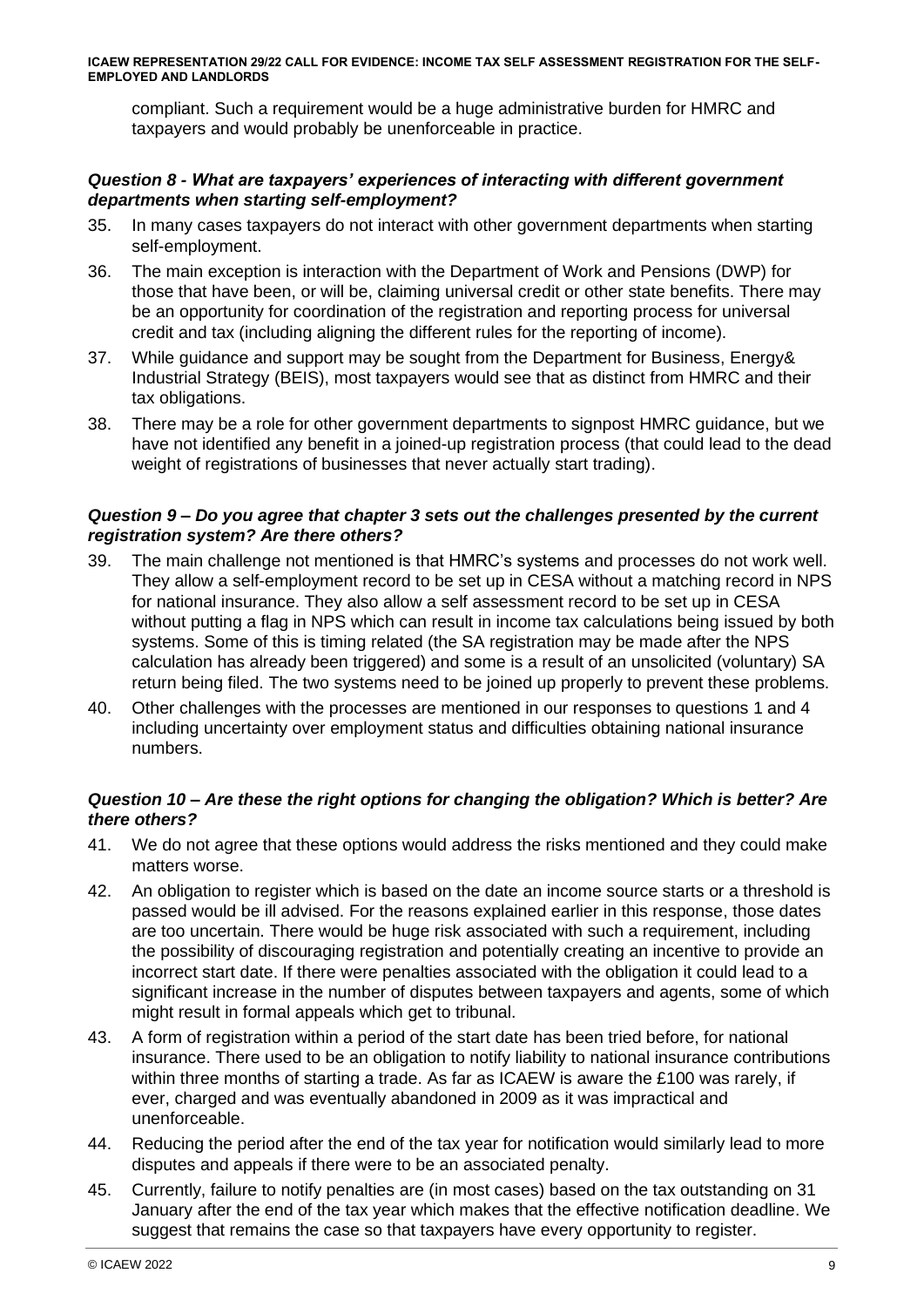- 46. The self assessment filing deadline and associated publicity is extremely important in prompting taxpayers to consider their tax obligations. A single date for notification that applies to everyone is much simpler to communicate.
- 47. If changes are to be made to legislation, consideration should be given to aligning the legal requirement to notify with the requirement to register for self assessment and complete a tax return. We have considered whether the notification requirement needs to be separate from the requirement to file a return and pay the tax due and have concluded that the notification requirement is needed to give HMRC the opportunity to set the record up on its systems and to prevent fraudulent registrations.

#### *Question 11 - What is the right period after the start of the new self-employment or property income for the obligation to be triggered?*

48. ICAEW does not support an obligation to register which is based on the start of an income source or a threshold being exceeded for the reasons explained in answers to earlier questions.

#### *Question 12 - Do these ideas for using intermediaries and third party data to improve tax registration merit further exploration? Are there others?*

- 49. We agree that using intermediaries and third parties to identify taxpayers who might have a notification/registration obligation would be worth exploring. However, we suggest that they be used to signpost to a professional adviser or HMRC support and guidance rather than playing a direct role in the process. Timing of notification by a third party would be variable and, in any case, not every taxpayer interacts with an intermediary before setting up their new business. HMRC could use data received from intermediaries as an indication of a new source but not as a legal basis for registration.
- 50. Taxpayers may interact with local authorities or other licencing authorities where they need some form of licence to operate. Many taxpayers do not open a business bank account at the outset which may limit the usefulness of that option.
- 51. The best opportunities for using third party data probably relate to income from property because of the tangible nature of the asset. Historically, failure to notify income from property is a bigger problem than notifying income from trading. There have been moves in Wales, Scotland and some English local authorities towards introducing a register of let property. HMRC should consider coordination with such developments.
- 52. Care is required to ensure that information provided by intermediaries is accurate. For example, ICAEW recently alerted HMRC to the fact that information being provided by Rent Smart Wales on their compulsory course for landlords was incorrect (it included information on a tax relief that was withdrawn in 2015).